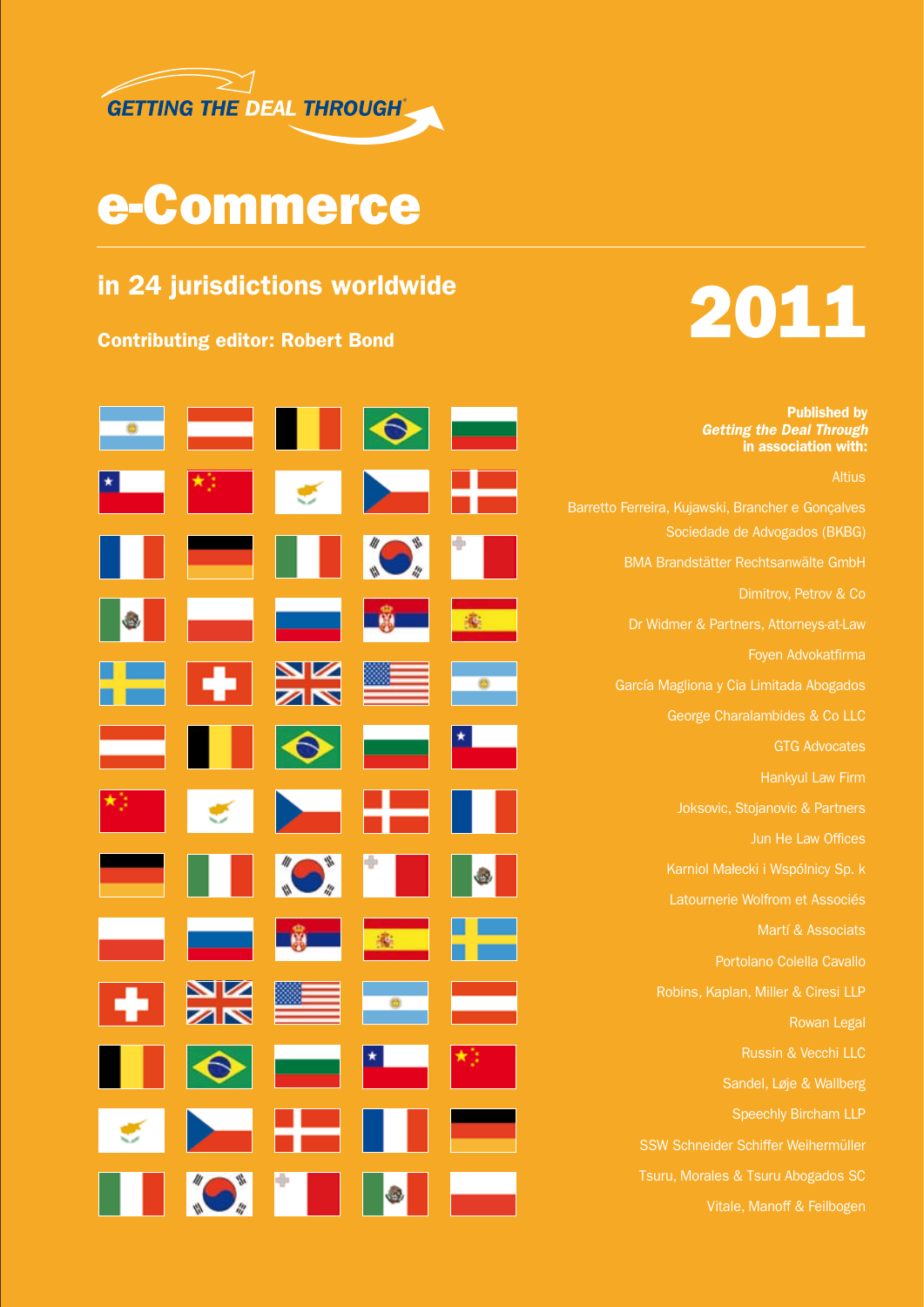

#### e-Commerce 2011

Contributing editor: Robert Bond Speechly Bircham LLP

Business development manager Joseph Samuel

#### Marketing managers George Ingledew Robyn Hetherington Tamzin Mahmoud Ellie Notley Marketing assistant Alice Hazard

Subscriptions manager *Subscriptions@ GettingTheDealThrough.com*

**Assistant editor**<br>Adam Myers Editorial assistant Nina Nowak

Senior production editor

Chief subeditor Jonathan Allen Senior subeditor Subeditors Charlotte Stretch Kristy Barker

Editor-in-chief Callum Campbell Publisher Richard Davey

#### e-Commerce 2011 Published by

Law Business Research Ltd London, W11 1QQ, UK Tel: +44 20 7908 1188 Fax: +44 20 7229 6910 © Law Business Research Ltd 2010 No photocopying: copyright

licences do not apply. ISSN 1473-0065

The information provided in this<br>publication is general and may not<br>paply in a specific situation. Legal<br>advice should always be sought<br>before taking any legal action based<br>on the information provided. This<br>information is

Printed and distributed by Tel: 0870 897 3239

Law Business Research

| Argentina Héctor Ariel Manoff Vitale, Manoff & Feilbogen                               | 3   |
|----------------------------------------------------------------------------------------|-----|
| Austria Árpád Geréd BMA Brandstätter Rechtsanwälte GmbH                                | 8   |
| <b>Belgium</b> Gerrit Vandendriessche Altius                                           | 15  |
| <b>Brazil</b> Ricardo Barretto Ferreira da Silva and Flávia Rebello Pereira            |     |
| Barretto Ferreira, Kujawski, Brancher e Gonçalves Sociedade de Advogados (BKBG)        | 22  |
| Bulgaria Miroslav Ognyanov and Veneta Donova Dimitrov, Petrov & Co                     | 28  |
| Chile Claudio Magliona García Magliona y Cia Limitada Abogados                         | 34  |
| China Jeffrey Wilson Jun He Law Offices                                                | 39  |
| Cyprus Neophytos Charalambides George Charalambides & Co LLC                           | 44  |
| Czech Republic Zbynek Loebl Rowan Legal                                                | 52  |
| Denmark Johan Løje Sandel, Løje & Wallberg                                             | 57  |
| France Marie-Hélène Tonnellier, Jean-Luc Marchand and Charlotte Barraco-David          |     |
| Latournerie Wolfrom et Associés                                                        | 62  |
| Germany Elke Bischof and Michaela Witzel SSW Schneider Schiffer Weihermüller           | 68  |
| Italy Laura Liguori and Saverio Cavalcanti Portolano Colella Cavallo                   | 81  |
| Korea Boknam Yun Hankyul Law Firm                                                      | 88  |
| Malta lan Gauci GTG Advocates                                                          | 95  |
| Mexico Kiyoshi I Tsuru Tsuru, Morales & Tsuru Abogados SC                              | 101 |
| Poland Robert Małecki Karniol Małecki i Wspólnicy Sp. k                                | 105 |
| Russia Sergei L Lazarev, Dmitry A Lyakhov and Victoria V Subocheva Russin & Vecchi LLC | 110 |
| Serbia Alex Petrovic Joksovic, Stojanovic & Partners                                   | 116 |
| Spain Joan Ramon Miquel and Daniel Vidal Canellas Martí & Associats                    | 121 |
| Sweden Peter Dyer and Sara Malmgren Foyen Advokatfirma                                 | 126 |
| <b>Switzerland</b> Ursula Widmer Dr Widmer & Partners, Attorneys-at-Law                | 132 |
| United Kingdom Robert Bond and Nicholas Tall Speechly Bircham LLP                      | 139 |
| <b>United States Hillel I Parness Robins, Kaplan, Miller &amp; Ciresi LLP</b>          | 148 |
|                                                                                        |     |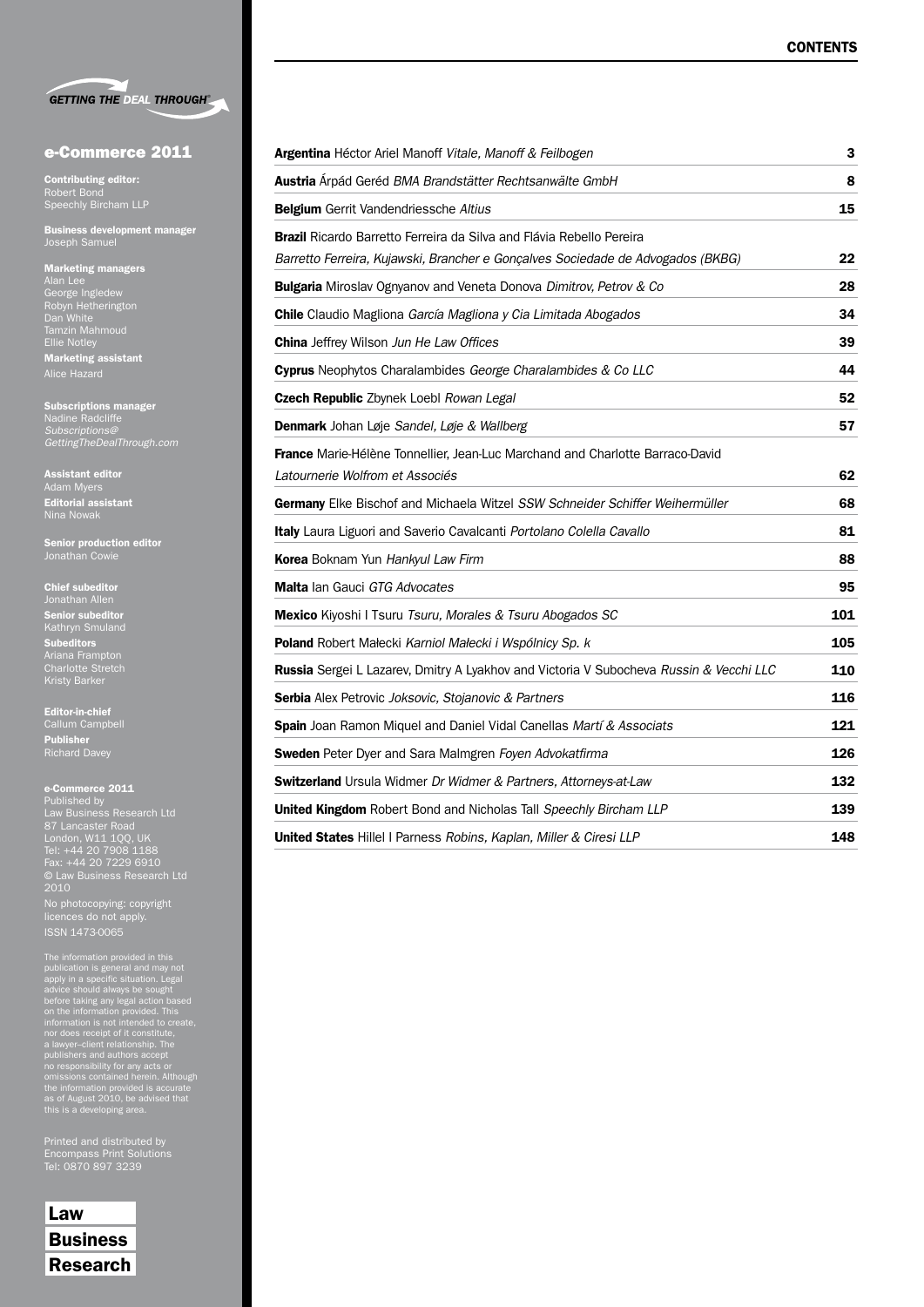# Poland

#### Robert Małecki

Karniol Małecki i Wspólnicy Sp. k

#### **General**

1 How can the government's attitude and approach to internet issues best be described?

The Polish legislator appreciates the importance of e-commerce issues and we are seeing the development and implementation of many acts related to e-commerce.

#### **Legislation**

2 What legislation governs business on the internet?

The following acts regulate business on the internet: the Civil and Criminal Codes; the Provision of E-Services Act of 18 July 2002 (APES); the E-Signatures Act of 18 September 2001 (AES); the Personal Data Protection Act of 29 August 1997 (APDP); the Copyright and Neighbouring Rights Act of 4 February 1994 (the Copyright Act); the Telecommunications Law Act of 16 July 2004 (TLA); and the Protection of Particular Consumers' Rights and the Liability for the Damage caused by a Hazardous Product Act of 2 March 2000 (APPCR).

#### Regulatory bodies

3 Which regulatory bodies are responsible for the regulation of ecommerce and internet access tariffs and charges?

These are matters for the Ministry of Infrastructure, which may instruct the president of the Electronic Telecommunications Office (ETO) to prepare draft acts in this area. The ETO supervises the telecommunications market. It also imposes financial penalties for breaches of the TLA and failure to observe decisions of the president of ETO. The Polish Chamber of Information Technology and Telecommunications, created in 1993 – by which the Arbitration Court for internet domains operates – gives opinions on existing and proposed legal provisions in these areas.

#### **Jurisdiction**

4 What tests or rules are applied by the courts to determine the jurisdiction for internet-related transactions (or disputes) in cases where the defendant is resident or provides goods or services from outside the jurisdiction?

The general principles referring to civil proceedings apply in such a case. In particular, the Lugano Convention on Jurisdiction and Enforcement of Judgments in Civil and Commercial Matters of 16 September 1988 and Council Regulation (EC) No. 44/2001 of 22 December 2000 on jurisdiction and the recognition and enforcement of judgments in civil and commercial matters are of paramount importance.

If at least one of the parties is resident in an EU member state, or in a country that is a party to the Convention, the parties may agree that a court in a particular member state shall have jurisdiction. Otherwise, persons resident in an EU member state should be sued before the courts of that member state, irrespective of their citizenship. In the case of a legal person, under the above regulation the location of its registered office will determine the appropriate court, or alternatively the place of its main governing body or business activity. The claim may also be brought before a court where the obligation was performed or was to be performed.

Under agreements with consumers, the consumer may initiate proceedings against a legal person or an individual conducting business activity before the court having jurisdiction over its registered office or the place of the consumer's residence. Actions against a consumer may be taken by legal persons or individuals conducting business activity only in courts of the country where the consumer is resident.

If none of the aforementioned acts apply and there are no applicable bilateral agreements, the parties may submit specific cases to the Polish courts or the Arbitration Court. In any case, Polish courts have jurisdiction if the agreement was signed or performed in Poland, the defendant is resident or has its registered office in Poland or the tort or breach was committed in Poland.

#### Contracting on the internet

5 Is it possible to form and conclude contracts electronically? If so, how are contracts formed on the internet? Explain whether 'click wrap' contracts are enforceable, and if so, what requirements need to be met?

Yes, it is possible. In case of contracts formed electronically offline (e-mail), an offer made electronically shall be deemed to have been made to the other person at the moment of its introduction to a means of electronic communication in a way that enabled that person to learn of its content.

In the case of a contract formed electronically online, an offer made electronically is binding for the maker of the offer if the other party confirms its receipt without delay. This rule shall not be applied to contracts concluded by e-mail and other means of individual longdistance communication. In business-to-business relationships the parties may agree on the exclusion of this rule as well. A party entering into a 'click wrap' contract should be provided with the terms and conditions of the vendor's contract. Moreover, the party that is a business entity should provide the other contracting party, inter alia, with information about technical acts covered by the execution of the agreement, the legal effects of confirmation of the receipt of an offer and the languages in which the agreement may be concluded. If the contract is formed by e-mail or another form of individual electronic long distance communication, the general provisions of the Civil Code shall apply. In business-to-consumer (B2C) contracts, the business entity should also meet the additional conditions stipulated by APPCR.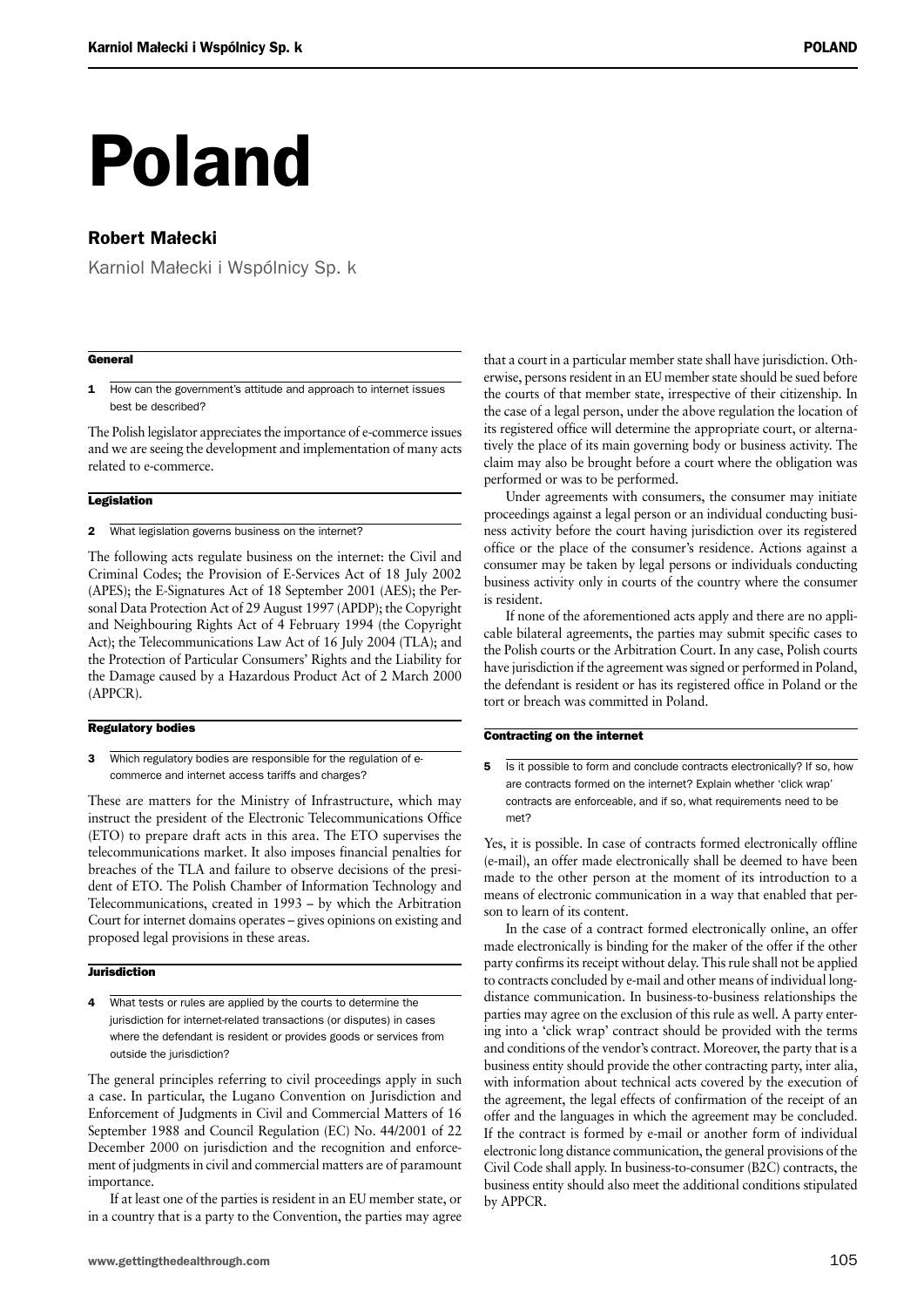6 Are there any particular laws that govern contracting on the internet? Do these distinguish between business-to-consumer and business-tobusiness contracts?

The general provisions of the Civil Code, AES and APES also apply to internet contracts. B2C contracts are subject to the provisions of the Civil Code and APPCR.

7 How does the law recognise or define digital or e-signatures?

Under AES, an e-signature is data in an electronic format which, together with other data to which it has been attached or to which it is logically related, identifies the signatory. The Act further defines an advanced e-signature as being an e-signature ascribed solely to the person appending the signature, who controls the data exclusively using safe equipment.

8 Are there any data retention or software legacy requirements in relation to the formation of electronic contracts?

The Civil Code makes no such provision, but retention of such data is always in the interest of the contracting party in order to produce evidence in any subsequent proceedings.

Article 180(a) of TLA requires public telecommunications operators or providers of publicly accessible telecommunications services to retain the transmission and localisation data generated or processed by those entities within the territory of Poland for 24 months and to make such data accessible to the competent authorities, including courts and prosecutors, on the basis regulated in the special acts. However, this data does not relate to the content of contracts; it just confirms internet activity (time of log-in, IP number and so on).

AES regulations concerning software create requirements for the formation of electronic contracts. These refer to software meeting specified standards for the proper verification of signature authenticity. APES requires that the service provider ensures the security of the service performed and, in particular, renders it impossible for a third party to access the content of the transmission.

#### **Security**

9 What measures must be taken by companies or ISPs to guarantee the security of internet transactions?

Under APDP and APES, the data controller – being the data processor, including the service provider rendering electronic services – must take measures to ensure the protection of personal data that is subject to processing.

10 As regards encrypted communications, can any authorities require private keys to be made available? Are certification authorities permitted? Are they regulated and are there any laws as to their liability?

Under AES, a business entity as defined in the Act on the Freedom in Conducting Business Activities of 2 July 2004 (AFCBA) may provide certification services. No permit or licence is necessary, but only an entity entered into the register maintained by the minister of the economy may issue a qualified certificate. Such services may also be provided by the National Bank of Poland and public authority bodies, but only for their own use or in favour of other public authority bodies.

Pursuant to article 11(3) of AES, no liability is incurred for any damage resulting from false data entered in the certificate at the request of the person appending the e-signature.

Providers are liable to recipients for the non-performance or improper performance of their obligations unless the resulting damage was caused by circumstances for which they are not liable and which could not have been prevented by exercising due care. Qualified certification providers are subject to compulsory liability insurance.

Data for appending the e-signature (a private key) is only available to the person appending the signature, and this person is under no duty to disclose it. Additionally, other information related to the provision of certification services, including data used for verification of the authenticity of the signature and of the person (a public key) is secret. It may be required only by a court or a prosecutor if such information is connected with the pending proceedings, by state authorities when supervising the entities providing certification services, and by other authorities empowered by separate Acts.

#### Domain names

11 What procedures are in place to regulate the licensing of domain names? Is it possible to register a country-specific domain name without being a resident in the country?

Poland has no special regulations relating to internet domains in the country. Depending on the particular matter, provisions concerning trademark protection, the Combating of Unfair Competition Act of 16 April 1993 (ACUC), copyright law and provisions of the Civil Code will apply. Issues related to registration of specific domains are determined by the regulations of the registration authority. The right to the 'pl.' domain is not reserved for businesses with registered offices in Poland or persons resident in Poland.

12 Do domain names confer any additional rights (for instance in relation to trademarks or passing off) beyond the rights that naturally vest in the domain name?

Generally domain names confer no additional rights, as registration of a domain means only that others may not hold this domain as their own. The 'first come, first served' principle applies in domain registration. For example, the NASK, which registers 'pl.' domains, states that it does not check whether the name of the given domain infringes the rights of third parties, and a party which wants to register a domain name should make such declarations before the start of the registration procedure. Industrial property law permits the registration of a domain as a trademark after the completion of specific formalities. However, use of a similar domain may constitute an act of unfair competition, especially where there is a risk that clients will be misled as to the identity of the business holding the given domain.

Trademark holders may sue a third party that is infringing their rights by using the domain name. Holders may demand that such use is stopped, as well as the reimbursement of profits gained by its use or the award of damages, and the court may order the defendant to pay a sum of money for a charitable purpose. These claims can also be made against a person using a registered trademark as an internet domain.

#### **Advertising**

#### 14 What rules govern advertising on the internet?

The applicable provisions are ACUC, APES and regulations for the protection of incorporeal interests in industrial or intellectual property. In specific situations, the Press Law of 1984 and the Radio and Television Law of 1992 apply.

<sup>13</sup> Will ownership of a trademark assist in challenging a 'pirate' registration of a similar domain name?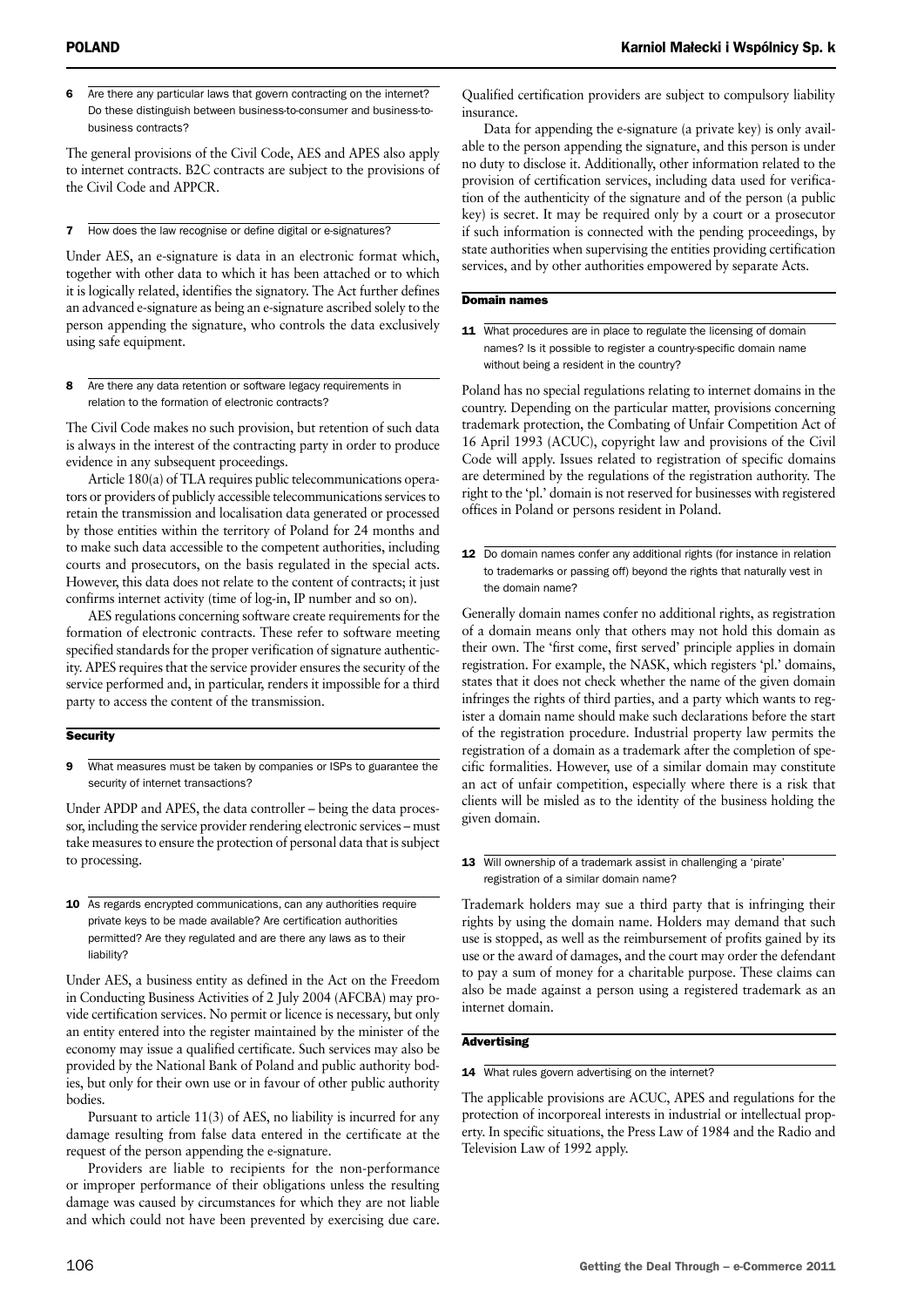Banned advertising includes: advertising contrary to the law, misleading advertisements, unjust comparative advertising, hidden advertising, advertising that invades privacy, spam and advertising of tobacco, alcohol (beer – on certain conditions), games of chance and medicinal products that do not meet specific requirements.

Certain limitations apply to the advertising of medical services, services rendered by attorneys-at-law, notaries, and legal and tax advisers.

Total bans apply to contents of a criminal nature, including child pornography, pornography with animals or those provoking crime or racial or ethnic hatred.

#### Financial services

16 Is the advertising or selling of financial services products to consumers or to businesses via the internet regulated, and, if so, by whom and how?

The sale of financial services products is subject to APES, article 21 of the AFCBA and article 66(1) of the Civil Code. Service providers must provide the service recipient with information concerning themselves and the contractual procedure.

Chapter 2(a) of APPCR applies to consumers, who must be informed by the service provider about, inter alia, the identity of the service provider, the subject matter and conditions of the transaction, and the right and method by which to withdraw from the agreement. However, this right to withdraw from the agreement does not apply to financial services whose price depends only on fluctuations of the market which are beyond the control of the service provider.

Advertising of financial services products is not subject to specific statutory control but is subject to the requirements of fair advertising arising under ACUC.

#### **Defamation**

17 Are ISPs liable for content displayed on their sites?

A website's creator, rather than the ISP, is generally liable for content displayed on the site. However, an ISP may be liable under civil law for any unlawful act as an accomplice of the tortfeasor.

ISPs that are natural persons may incur criminal liability as an accomplice if the content displayed on the website includes prohibited material (eg, defamatory or pornographic content). According to article 12 of APES, an ISP is not liable for the content displayed on the site if it is not an initiator of data transmission, does not choose the recipient of such transmission and does not choose or modify information contained in such transmission.

18 Can an ISP shut down a web page containing defamatory material without court authorisation?

If the web page clearly contains defamatory or criminal material, then the ISP may shut it down even without a court order without incurring liability for damages.

#### Intellectual property

19 Can a website owner link to third-party websites without permission?

Basically, yes. However, Polish law contains no express regulation concerning this issue and each case of linking should be considered individually, particularly with respect to the regulations of the Copyright Act and the Act on Industrial Property of 30 June 2000.

20 Can a website owner use third-party content on its website without permission from the third-party content provider?

Under article 50(3) of the Copyright Act, making a work available to the public when and where the public chooses is one example of the fields of exploitation of the work, and this extends to the internet. The owner of the rights to work may use and dispose of such work in all fields of exploitation.

The website owner may not display a third party's content that constitutes a work within the meaning of the Copyright Act without the express consent of the owner of the rights to that work.

However, the principles of permitted public use regulated by the provisions of the Copyright Act apply. In specific cases, a work can be used without the express consent of the copyright owner; however, this is without prejudice to his or her right to remuneration, if applicable.

21 Can a website owner exploit the software used for a website by licensing the software to third parties?

Yes, if the website owner has copyright or licence rights to the software in the relevant exploitation fields. If not, the copyright owner's consent is required.

22 Are any liabilities incurred by links to third-party websites?

Displaying a link to any unlawful content may result in joint liability in law if there was knowledge of the nature of the content. The entity displaying a link may also be liable if the link is classified as unlawful advertising or when the content or form of the link itself is contrary to law. Moreover, if the placing of a link is contrary to specific provisions of law, it may result in a liability specified by those provisions.

#### Data protection and privacy

23 How does the law in your jurisdiction define 'personal data'?

Under article 6 of APDP, personal data is any information concerning an identified or identifiable natural person. An identifiable natural person is a person who can be identified directly or indirectly, in particular by identity number or by one or more specific factors determining his or her physical, physiological, intellectual, economic, social or cultural features.

24 Does a website owner have to register with any controlling body to process personal data? May a website provider sell personal data about website users to third parties?

Pursuant to article 40 of the APDP, the data controller is obliged to notify a data filing system for registration to the Inspector General of Personal Data Protection. The data controller is the person who has real control over the processed data, and is not always the website owner.

The prior and explicit consent of the data subject is required for any sale of the data.

25 If a website owner is intending to profile its customer base to target advertising on its website, is this regulated in your jurisdiction?

Article 19(4) of APES limits the website owner to profiling its customer base only for advertising, market studies or analyses of service recipients' preferences, and only for the purpose of improving these services' quality. Only the exploitation data and data not necessary to provide the electronic services may be processed when profiling such a base. Exploitation data is data that determines the service recipient's manner of using the electronic service (profile, identification of the telecommunication network or information technology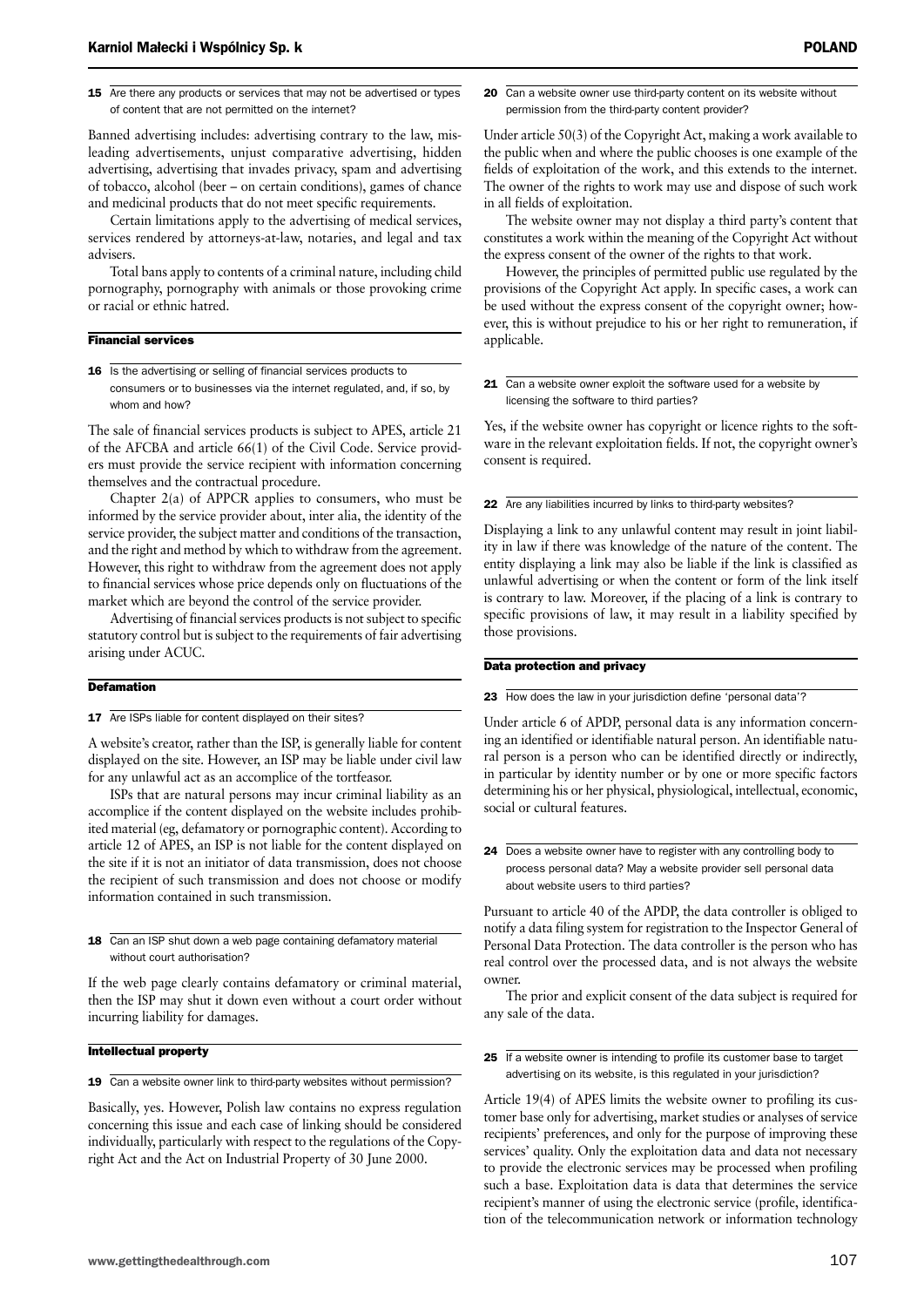system, information about the beginning and end of use of the electronic service).

However, processing the above-mentioned data, which identifies the service recipient and his or her telecommunication network or information technology system, requires the prior express consent of the service recipient (the data subject). If consent is not given, the service provider is obliged to make such data anonymous and use only data that does not identify the service recipient.

26 If an internet company's server is located outside the jurisdiction, are any legal problems created when transferring and processing personal data?

The transfer of personal data to a third country may take place only if the country of destination ensures at least the same level of personal data protection in its territory as that which is in force in the territory of the Republic of Poland. This rule should not be applied to the transfer of personal data required by legal provisions or by provisions of any ratified international agreement.

The data controller may transfer the personal data to the third country provided that:

- the data subject has given his or her written consent;
- the transfer is necessary for the performance of a contract between the data subject and the data controller, or takes place in response to a request from the data subject;
- the transfer is necessary for the performance of a contract concluded in the interest of the data subject between the data controller and another subject;
- the transfer is necessary or required by reasons of public interest or for the establishment of a legal claim;
- the transfer is necessary in order to protect vital interests of the data subject;
- the transfer relates to data which is publicly available.

In other cases, the transfer of personal data to a third country requires the consent of the Inspector General of Personal Data Protection, provided that the data controller ensures adequate protection with respect to privacy protection and the rights and freedoms of the person whom the data concerns.

#### **Taxation**

27 Is the sale of online products subject to taxation?

Yes, but the sale of online products is not subject to separate tax provisions and online sales are subject to taxation just like ordinary sales. The issue is regulated by the Income Tax Acts, the Act on VAT and the Act on Civil Law Transactions.

28 What tax liabilities ensue from placing servers outside operators' home jurisdictions? Does the placing of servers within a jurisdiction by a company incorporated outside the jurisdiction expose that company to local taxes?

Regarding income tax, in certain circumstances this may result in the taxpayer having a permanent establishment in the given country and may result in liability for payment of income tax in that country on income generated in connection with the existence of such permanent establishment.

Placing a server in the Republic of Poland does not influence VAT taxation on sales transactions. The nature of the transaction and the VAT taxation status of the purchaser are crucial to determine VAT liability.

#### Update and trends

The Council of Ministers has adopted a draft amendment of the Act on Gambling which permits mutual internet betting. Nevertheless, internet mutual betting will be allowed only after obtaining a permit. On 20 May 2010, the president of Poland signed the Act on the support of development of services and broadband networks in telecommunication, which, inter alia, aims to increase access to the internet and empower local authorities to conduct certain telecommunication activities.

29 When and where should companies register for VAT or other sales taxes? How are domestic internet sales taxed?

The place of registration should be the tax office competent for the company's registered office or principal place of business. Registration should be effected upon the commencement of business activities.

Internet sales are subject to general VAT rates applicable in Poland: the principal rate is 22 per cent and the reduced rate for some goods and services is 7 per cent. Certain goods and services are not eligible for VAT.

30 If an offshore company is used to supply goods over the internet, how will returns be treated for tax purposes? What transfer-pricing problems might arise from customers returning goods to an onshore retail outlet of an offshore company set up to supply the goods?

Taxation issues for transfer-pricing provisions are not specifically regulated because of their internet relationships. Thus, there will be no difference in tax liability in the case of returns between a Polish parent company and a foreign associated company, as the internet's status as a channel of communication is irrelevant here.

#### **Gambling**

31 Is it permissible to operate an online betting or gaming business from the jurisdiction?

This issue is regulated by the Gambling Act of 19 November 2009  $(AG)$ .

Operating online betting or gaming is not expressly regulated by the AG. However, due to its provisions, cylindrical games, card games, games of dice, games on gaming machines and mutual betting may only be provided in real, non-internet casinos, in bingo rooms and at mutual betting points. Therefore, the operation of such an online business is prohibited.

32 Are residents permitted to use online casinos and betting websites? Is any regulatory consent or age, credit or other verification required?

Online casinos and betting websites offering mutual bets are prohibited in Poland. Under article 107 section 2 of the Tax Criminal Code, it is also prohibited to participate in a foreign game of chance or a foreign mutual bet within Poland. Anyone using such a service within Poland commits a tax offence subject to a fine or imprisonment of up to three years.

#### **Outsourcing**

33 What are the key legal and tax issues relevant in considering the provision of services on an outsourced basis?

Outsourcing is classified and defined in the Council of Ministers' Regulation of 24 December 2007 on Polish Classification of Business Activity and in the Council of Ministers' Regulation of 29 October 2008 on Polish Classification of Goods and Services.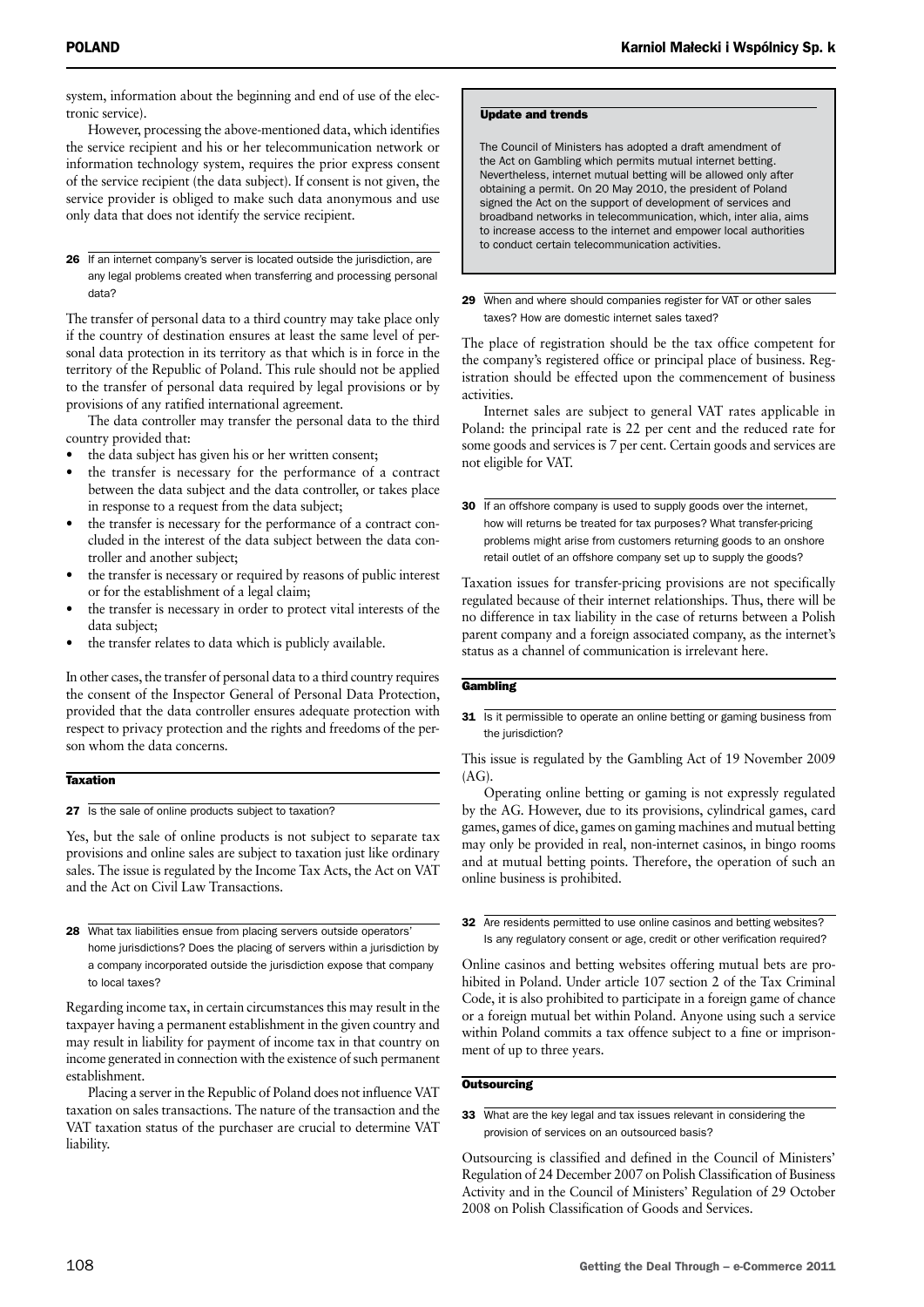There is no general regulation concerning the provision of services on an outsourced basis.

Special provisions for the banking sector are provided by the Act on Banking Law of 29 August 1997, which determines the conditions and principles which must be met in order to provide services on an outsourced basis.

Tax law does not provide any special regulations on outsourcing. Therefore, the general provisions of Polish tax law are applicable.

34 What are the rights of employees who previously carried out services that have been outsourced? Is there any right to consultation or compensation, do the rules apply to all employees within the jurisdiction?

If outsourcing leads to the termination of employment contracts when the employer hires more than 20 people and a specific group of employees is made redundant, then under the Act on Special Principles of Terminating Employment with Employees for Reasons Not Related to the Employees, if a trade union operates at the employing establishment, the employer must consult with the trade union about such dismissals and is liable to make severance payments.

If the employer hires at least 50 people, it must inform and consult with the employees' council on issues related to changes in the structure and operation of the business before using an outsourced company.

#### Online publishing

35 When would a website provider be liable for mistakes in information that it provides online? Can it avoid liability?

There is no requirement to monitor information displayed on websites through an intermediary and there is no liability if such information infringes third-party rights, provided that the website provider is not aware of the illegal nature of such information. If the provider receives official notice about the unlawful nature of the information, it is not liable to a third party if it prevents access to that information without delay. If a website provider is simultaneously a content provider, it is liable for the information displayed online under the general principles of the Civil Code or for infringement of other rights (eg, intellectual or industrial property rights). See question 12.

36 If a website provider includes databases on its site, can it stop other people from using or reproducing data from those databases?

The Databases Protection Act (DPA) applies. A website provider who has a right to a data filing system may prohibit unauthorised third parties from the total or partial use of such a data filing system.

However, it is allowed to use part of a data filing system made available on a website, which is not essential as to the quality and quantity. Moreover, such use should not infringe the normal use of the data filing system or harm the interests of its owner.

In any event, use of the database is permitted if the third party uses it for didactic or research purposes and identifies the source, or if such use is justified for a non-commercial goal, or for internal security and court or administrative proceedings. Despite this, recurring and systematic downloading or secondary use of the database is not permitted if this is contrary to normal use and results in unjustified violation of the owner's interests.

If the data filing system can be regarded as a work according to the provisions of copyright law, this will apply instead of the DPA's provisions.

## Karniol Małecki i Wspólnicy Sp. k

#### Robert Małecki **rmalecki** rmalecki@kmw-adwokaci.pl

ul Swietojerska 5/7 Tel: +48 22 828 14 60 00-236 Warsaw Fax: +48 22 827 04 63 Poland kancelaria@kmw-adwokaci.pl www.kmw-adwokaci.pl